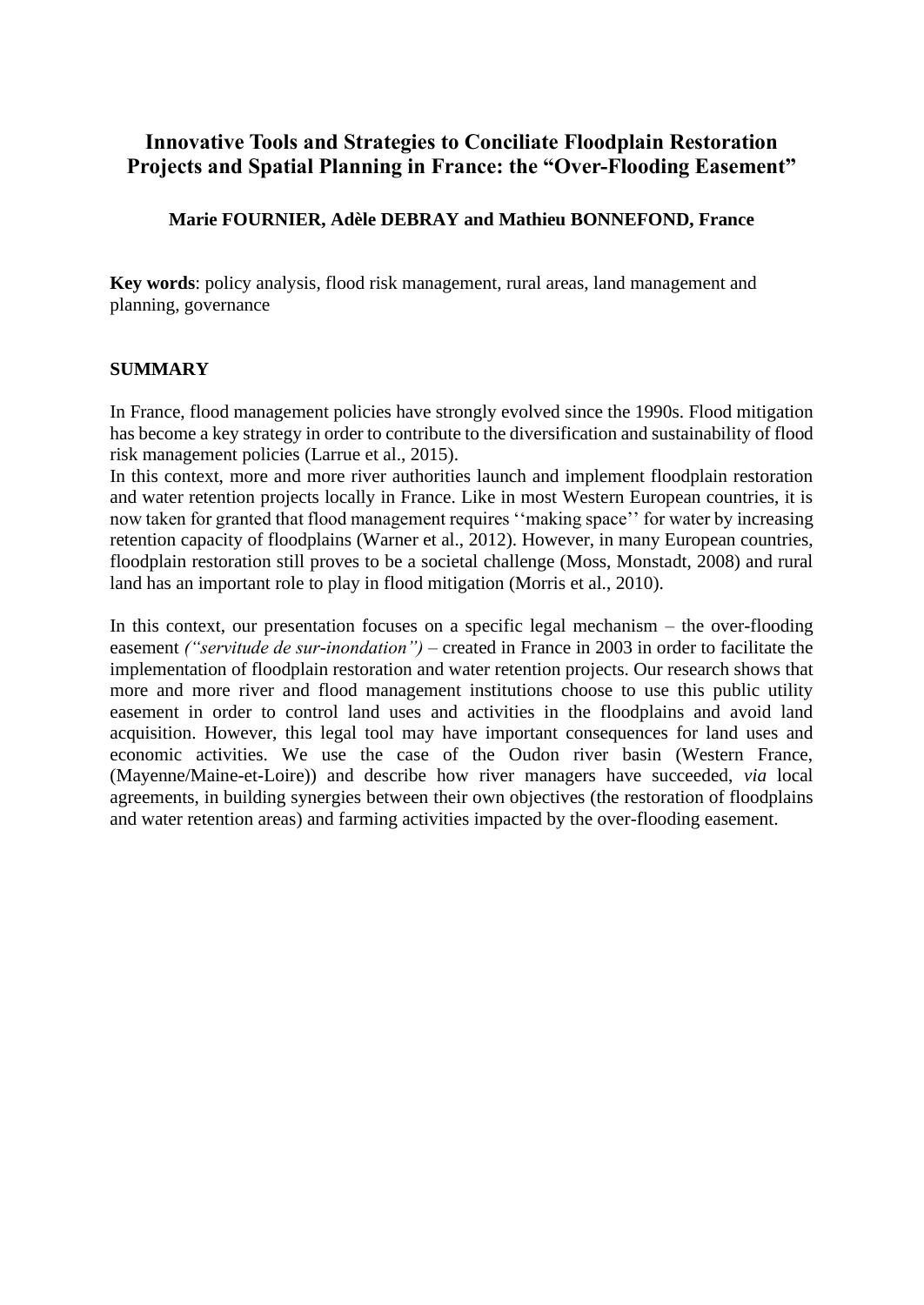# **Innovative Tools and Strategies to Conciliate Floodplain Restoration Projects and Spatial Planning in France: the "Over-Flooding Easement"**

## **Marie FOURNIER, Adèle DEBRAY and Mathieu BONNEFOND, France**

## **1. INTRODUCTION**

In France, flood risk management (FRM) policies have strongly evolved since the 1990s. Flood mitigation has become a key strategy in order to contribute to their diversification and sustainability (Larrue et al., 2015). Flood mitigation measures aim at reducing the likelihood and magnitude of flooding; they are complementary to flood defense. They are being put in place through actions that accommodate (rather than resist) water, such as natural flood management or adapted housing (Fournier et al., 2016). Within this strategy, more and more river authorities, *i.e.* river syndicates or inter-municipalities competent for FRM, launch and implement floodplain restoration and water retention projects in France. Like in most Western European countries, it is now taken for granted that flood management requires ''making space'' for water by increasing the retention capacity of floodplains (Warner et al., 2012). However, in many European countries, floodplain restoration still proves to be a societal challenge (Moss, Monstadt, 2008) and rural land has an important role to play in flood mitigation (Morris et al., 2010).

In this context, our presentation focuses on a specific legal mechanism – the over-flooding easement *("servitude de sur-inondation")* – created in France in 2003 in order to facilitate the implementation of floodplain restoration and water retention projects. The over-flooding easement was created in order to contribute to floodplain storage and conveyance projects (identified as "making space for water" projects by Morris et al., 2016). Thanks to this public utility easement, river authorities can delineate and fix specific rules in water retention areas which have been equipped with hydraulic works. Our research shows that more and more river authorities choose to use this easement in order to control land use in the floodplain and avoid land acquisition. However, this legal tool may have important consequences for local land users and economic activities. As a result, negotiation processes are often launched in order to conciliate FRM objectives and other/former land uses.

This presentation is mainly based on the results of the FARMaine project ("Pour et Sur le Développement Régional" (PSDR4 Grand Ouest 2016-2020) Research Programme [\(www.psdrgo.org\)](http://www.psdrgo.org/)). This project analyzes the consequences of environmental public policies on agricultural land and practices in the Maine river basin (Région Pays de la Loire). In this presentation, we mainly use the results coming from scientific and grey literature review, semistructured interviews with institutional local stakeholders on the Oudon river basin and participant observation.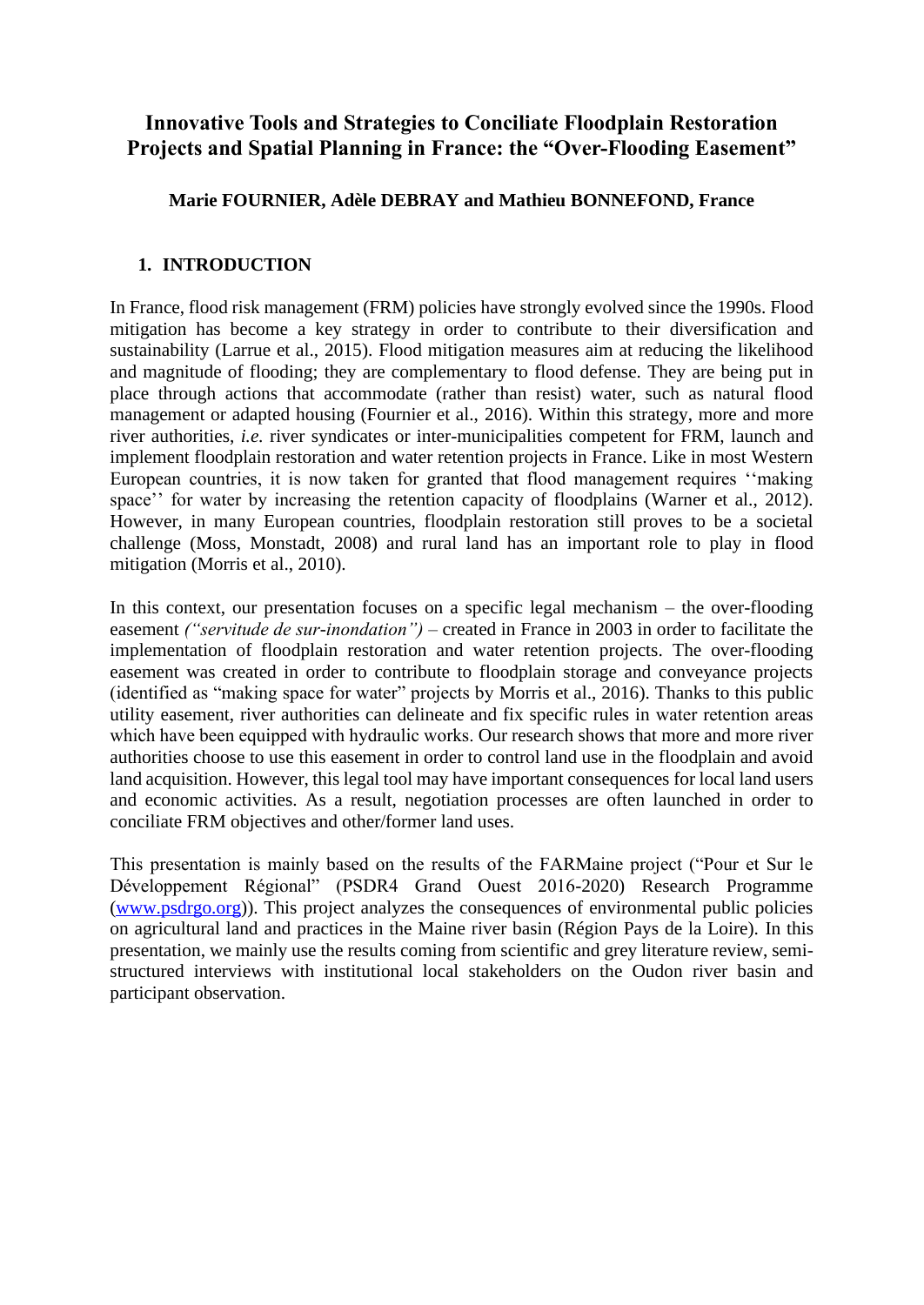First we describe the national context in which the over-flooding easement has become a key procedure for local authorities in their projects to mitigate the flood risk. Then, we explain more in detail the legal mechanisms for this new public utility easement. In particular, we point out its advantages and limits for river managers. Eventually, we use the example of the Oudon river basin and focus on the negotiation processes and agreements which have been necessary for local authorities and private stakeholders to build synergies between FRM policies and the local economic activities impacted by the over-flooding easement.

# **2. A LEGAL INSTRUMENT AT THE DISPOSAL OF FRENCH LOCAL AUTHORITIES TO FACILITATE THE IMPLEMENTATION OF MITIGATION PROJECTS**

If the over-flooding easement was introduced in the French law about 20 years ago, it took some years before French local authorities start to use this legal instrument. Empirical research (Broussard, 2019) shows that more and more French local authorities competent for flood and river management have preferred this instrument to others (such as land acquisition) during the last five years. In order to understand its increasing use, it is important to recall that it has been concomitant to two major evolutions in French FRM policies.

First, it is only since a decade or so that local authorities play an increasing role and involvement in FRM policies in France. While FRM used to be mainly dominated by the French central government administration, new competences have been transferred to them by law during the last years. In particular, the MAPTAM law (2014) conferred them a new responsibility for water management and flood prevention (so-called GEMAPI competence (*GEstion des Milieux Aquatiques et Prévention des Inondations*)). This new competence was created in order to facilitate the integrated management of water and floods issues at local level. Within the MAPTAM Act, municipalities are clearly identified as the key stakeholder in flood risk management. They hold an exclusive and mandatory competence in this field. Even though they were already responsible by law for water production and delivery, the MAPTAM Act defines several new competences for them:

- River basin management;
- Maintenance and works on rivers, canals, lakes;
- Defense against floods and sea;
- Protection and restoration of rivers and wetlands.

In practice, it is mainly *via* inter-municipal organizations (river syndicates or intercommunalities) that French local authorities launch flood mitigation projects to better deal with natural hazards (Fournier, 2019).

In this context, French local authorities are progressively investing the mitigation strategy within FRM policies. Among all FRM strategies (defense, preparation, recovery, prevention and mitigation as defined by Hegger et al., 2016), preparation, recovery and defense still remain strongly dominated by the French central government, but the mitigation strategy has been more and more invested by local authorities within the last decade. Indeed, it has become an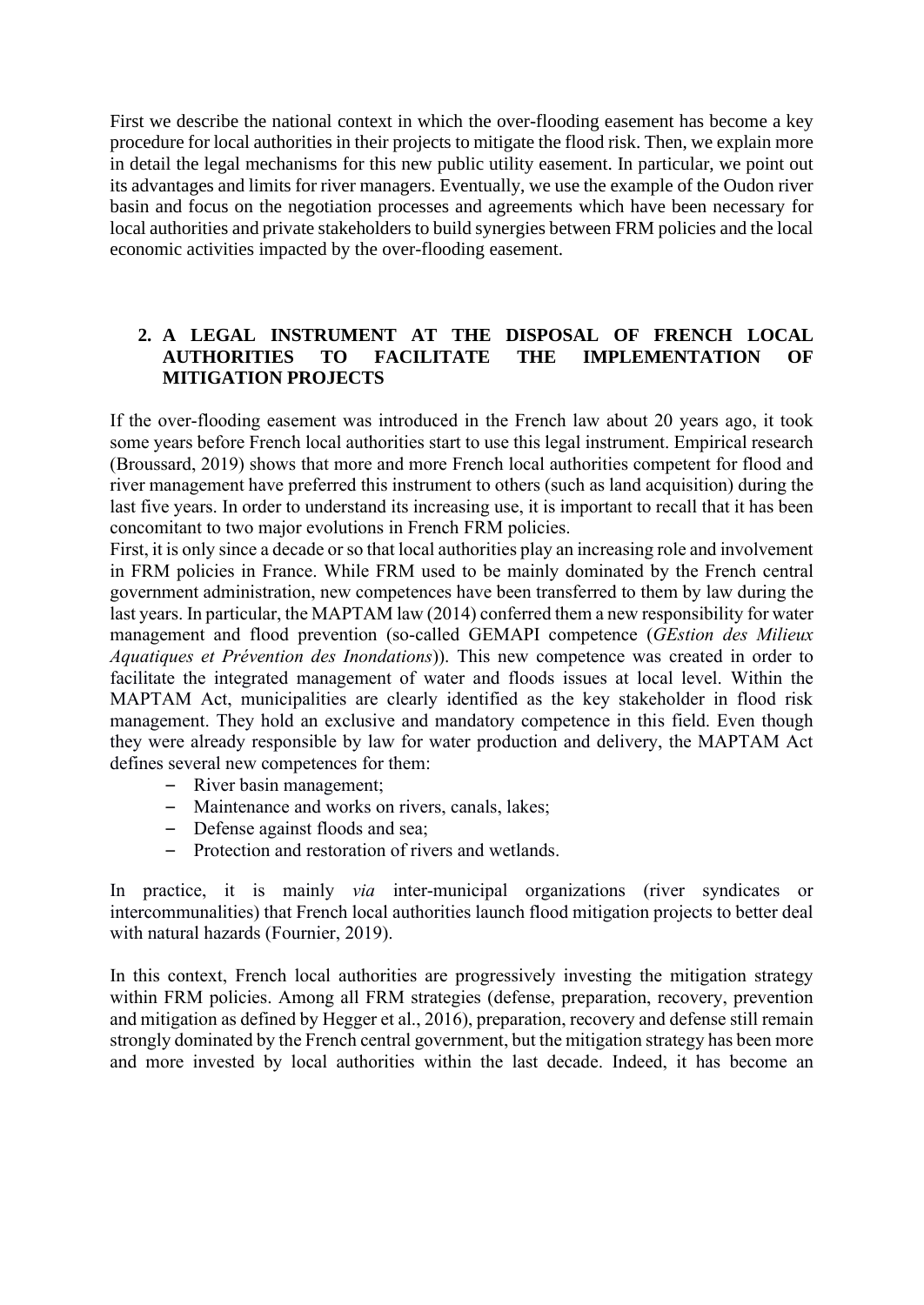opportunity for them to challenge and face the prevention rules imposed by central government in the Plans for Flood Risk Prevention *(Plans de Prévention des Risques inondation (PPRi)*), often considered as being too restrictive (Fournier et al., 2016). Since a decade or so, French municipalities or intercommunalities have started to launch mitigation projects addressing both hazard or vulnerability issues. Measures at property level (flood resilient housing) but also measures to better deal with natural hazards (flood storage areas such as presented in Figure 1, sustainable urban drainage, wetland creation or the restoration or river corridors) have been launched. Financial incentives were also created by the central government in order to promote mitigation projects at local level.



**Figure 1 : schematic diagram of a flood storage area (source: Isère River Syndicate (symBHI))** 

To conclude, in a context of climate change and growing uncertainties about natural hazards, French local authorities are entitled to define new ways to deal with the flood risk. In this context, the over-flooding easement has become more frequently used in the implementation of mitigation projects dealing with the flood hazard. For French local authorities, this easement constitutes an opportunity, with limited financial investments, to improve local resiliency. As described in the following section, without any land acquisition, the over-flooding easement is implemented in order to control activities (and mainly farming) in flood retention areas.

#### **3. A LEGAL INSTRUMENT TO BETTER CONCILIATE FLOOD MITIGATION OBJECTIVES AND CURRENT LAND USES**

In this section, we describe more precisely the mechanisms of this legal instrument. We also point out its advantages and limits for local authorities.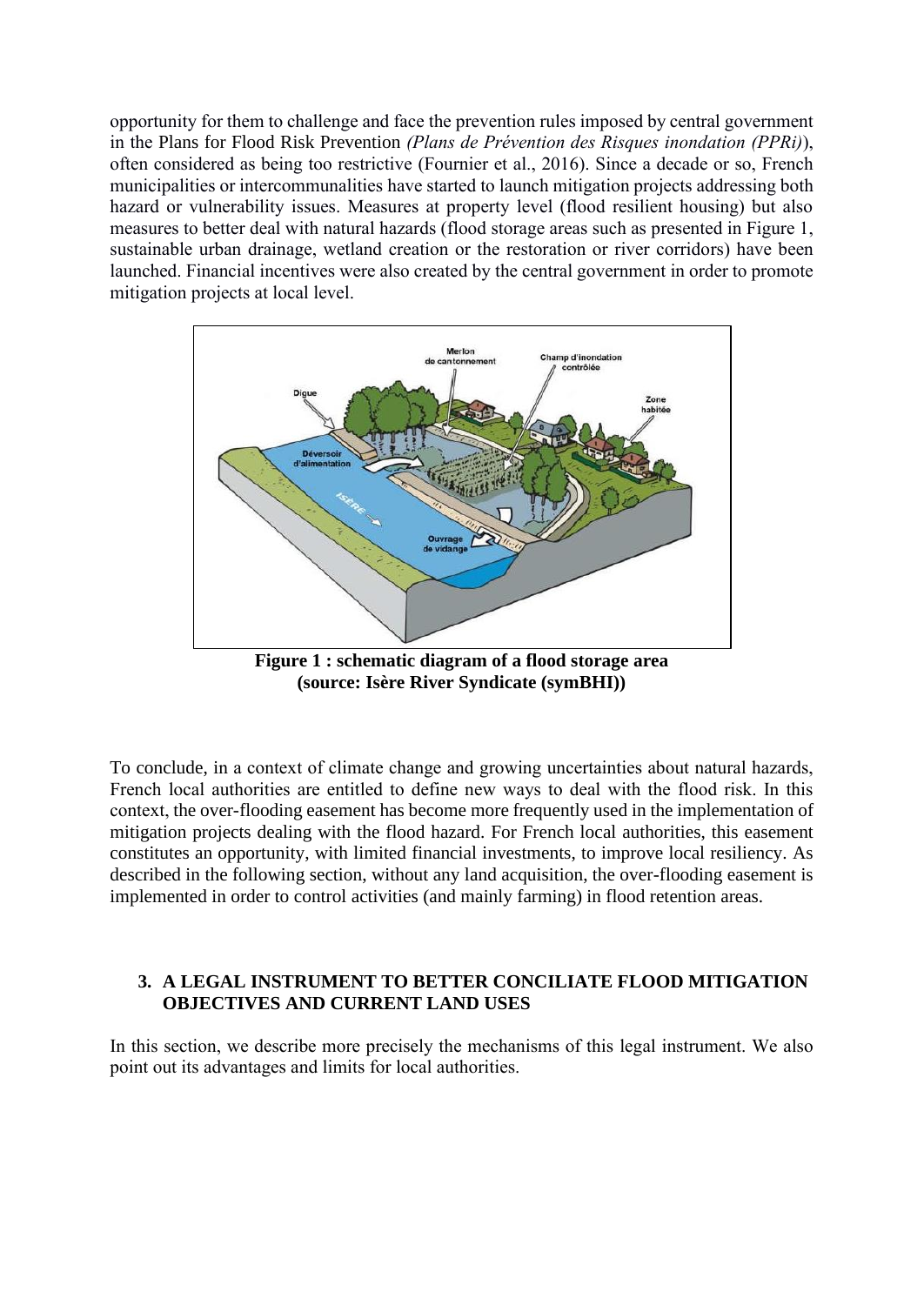As stated previously, the over-flooding public utility easement was created in 2003 with two other public utility easements (creation or restoration of mobility areas in the riverbed and protection or restoration of strategic wetlands). They are defined in article L.211-12 article in the French Environment Code.

This legal procedure was designed in order to facilitate the protection of temporary water storage areas. It is important to point out that the "over-flooding" easement can only be implemented in an area where the retention capacity has been increased by hydraulic works (via the construction of dams, dikes and so on). Therefore, the objective is to increase flooding and store water in the upper part of a riverain basin, in order to reduce floods and water run-off downstream and in urban areas.

Such projects may have important direct and indirect impacts on agricultural/farming land (increase of the water level and duration of submersion, extension of the flood prone area and so on… (Ministère de l'Agriculture et de l'Alimentation/Ministère de la Transition Ecologique et Solidaire, 2018)).

Both central government administration and local public authorities may be at the initiative of this procedure but empirical research shows that this is mainly done by the latter (Broussard, 2019). The enforcement of this easement is quite complicated. First, a public inquiry must be conducted locally. The project is described and justified. A map of the area and the list of landowners must be settled. Complementary inquiries may be needed if hydraulic facilities are planned to increase water retention. Then, a decree taken by the local representative of the central government, the prefect (*Préfet*), identifies the perimeter and parcels concerned by the easement.

There are various consequences for landowners and tenants. The decree may impose a preliminary declaration for any new hydraulic project that could reduce or limit water retention in the future. Landowners and tenants must also give permanent access to their land for the public agents in charge of the maintenance of the water retention area. If the central government administration or local authorities own and rent agricultural land in the perimeter, they can impose binding clauses to the tenants in order to prevent damages when leases are renewed. Some compensations were created by the 2003 "Risks" Law. First, financial compensations are paid by the procedure holder to landowners, when prejudices are direct and certain. Tenants (mainly farmers) may also receive financial compensations in case of damage on buildings (but not always for crops or livestock losses). Landowners may also impose the acquisition of their land by the procedure holder *("droit de délaissement").* In 2003, the "Risks" Law also gave the possibility for local authorities to use their pre-emptive right to buy land in the perimeter of the easement (Struillou, 2012).

In a nutshell, river restoration and flood mitigation projects have often proved to be conflictual along rivers in France and their holders must define specific strategies to control land uses (Bonnefond et al., 2017). This new procedure is an opportunity for local authorities to avoid drastic land tenure measures, such as land acquisition, as it used to be more common a decade ago (Bonnefond, Fournier, 2013). Costs and negotiation processes are limited (as there is no acquisition), former land uses can be maintained but they are controlled. However, it is also important to point out some limits. Such projects often lead to an increase of the flooded area locally, a decrease of the land value and the necessity for their holders to organize discussions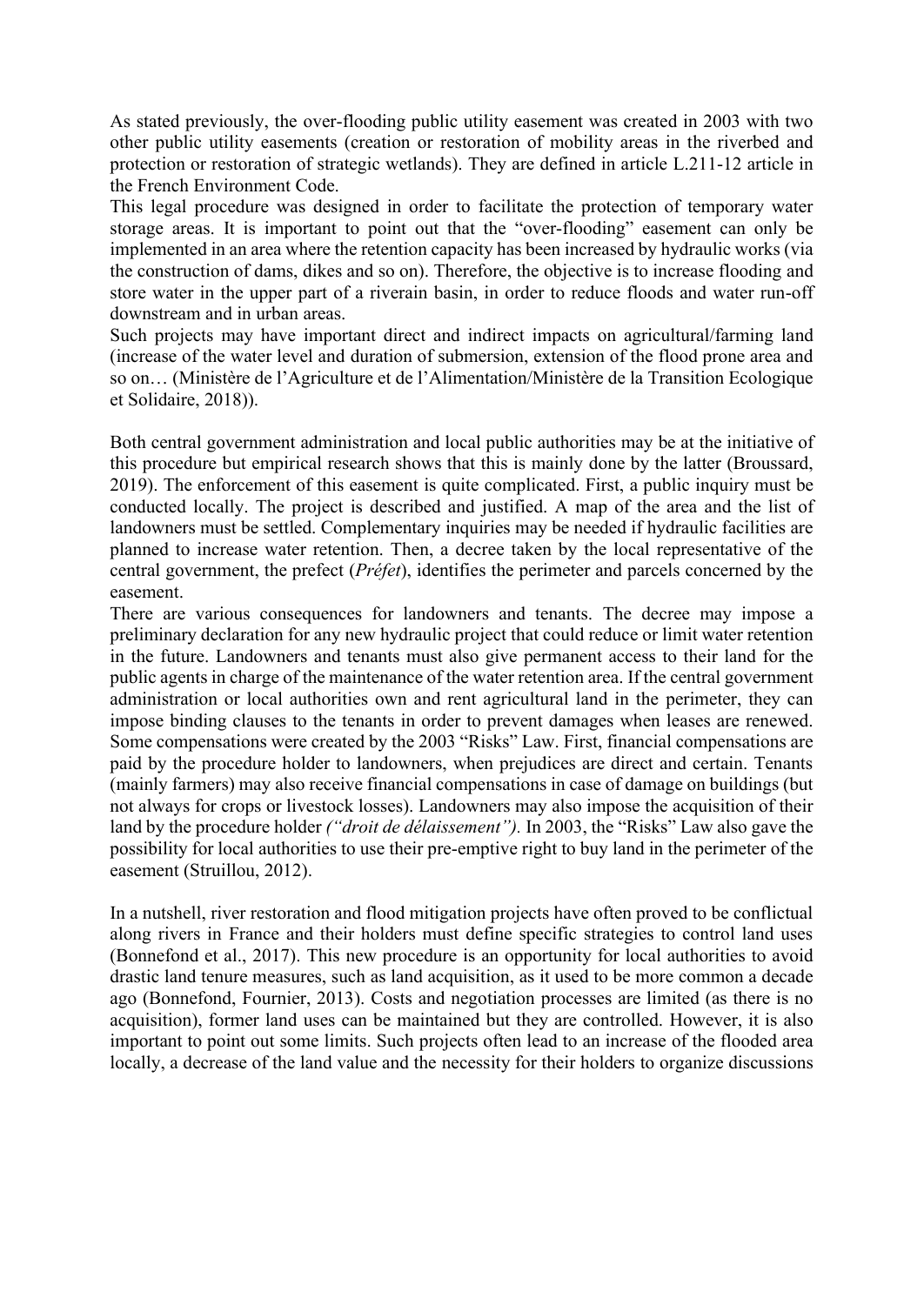with landowners and tenants about financial or material compensations. At last, it is important to recall that such easement is permanent. It implies that any future purchaser of the land must adhere to the easement.

Therefore, even though the over-flooding easement presents less constraints than other legal instruments for the institutional holders, in practice, it still implies discussion and negotiation between all stakeholders involved locally and must be often combined with other instruments. In the last section, we illustrate with a case study (on the Oudon river basin) and describe how negotiation and arrangements with local farmers have been necessary to successfully implement this procedure.

## **4. A LEGAL INSTRUMENT CONFORTED BY LOCAL NEGOTIATIONS AND ARRANGEMENTS: THE EXAMPLE OF THE OVER-FLOODING EASEMENTS ON THE OUDON RIVER BASIN**

As we can see in Figure 2, the Oudon river basin is located in the Western part of France (Maineet-Loire/Mayenne Departments). The Oudon river basin is mainly rural and dominated by farming activities. Extensive grazing still remains in the bottom valleys but crop production is increasing. Figure 3 gives an overview of typical landscape in the Oudon bottom valleys.



**Figure 2: The Oudon river basin, in the Western part of France (credits: M. Bonnefond, 2018)**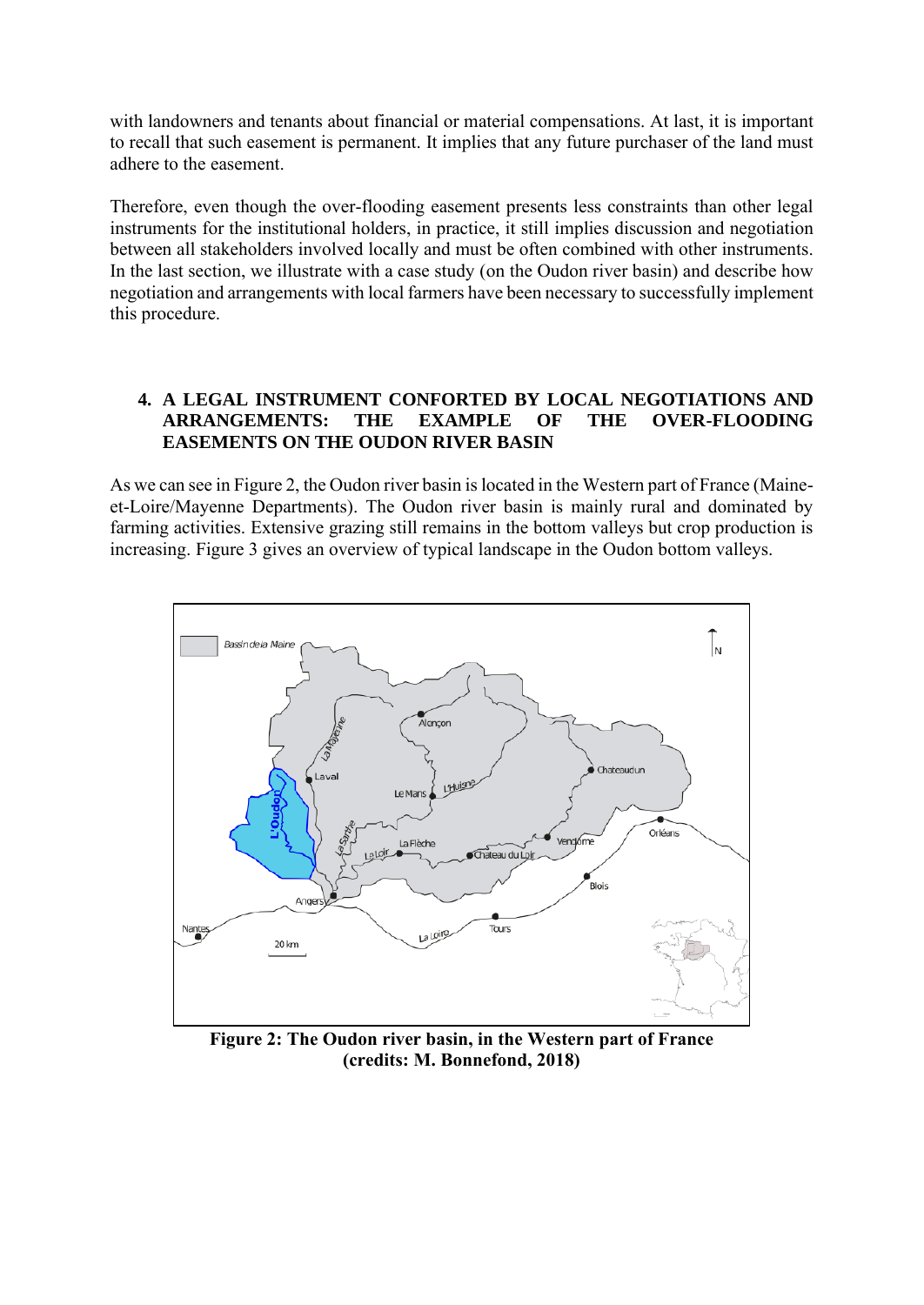

**Figure 3: Meadows in the Oudon bottom valleys/Segré en Anjou (credits: A. Debray, 2018)**

In France, local authorities and river syndicate on the Oudon river basin were pilot in the implementation of this new type of public utility easement. In the beginning of the 2000s, after several major floods and major damages on hundreds of houses, they decided to create flood storage areas; in their project, they quickly faced the land tenure issue. Two options were considered: land acquisition or the implementation of a new procedure, the over-flooding easement. As explained during our interviews, local authorities decided to choose the latter, in order to avoid/limit conflicts with farmers.

Several perimeters were settled in the southern part of the river basin for the enforcement of the over-flooding easement first. Since then, 12 perimeters have been delineated in total (the largest perimeter is about 45 hectares). Locations were identified by the river syndicate in cooperation with central government administrations and the Chambers of Agriculture at local level (Maineet-Loire and Mayenne *Départements*). The river syndicate bought the parcels where hydraulic works had to be built and the perimeters of the over-flooding easement delineated the floodprone areas.

Financial compensation, for both land owners and tenants, quickly became a key issue. If the the river syndicate first considered the parcels of little value, the Chambers of Agriculture battled to increase compensations. In 2003, a first "agreement for compensation of land owners and tenants" was signed, even before the enforcement of the over-flooding easements. A 10% offset based on the land value was paid to owners and financial compensations were also planned for tenants in case of damages on crops, livestock and material goods (Debray et al., 2019).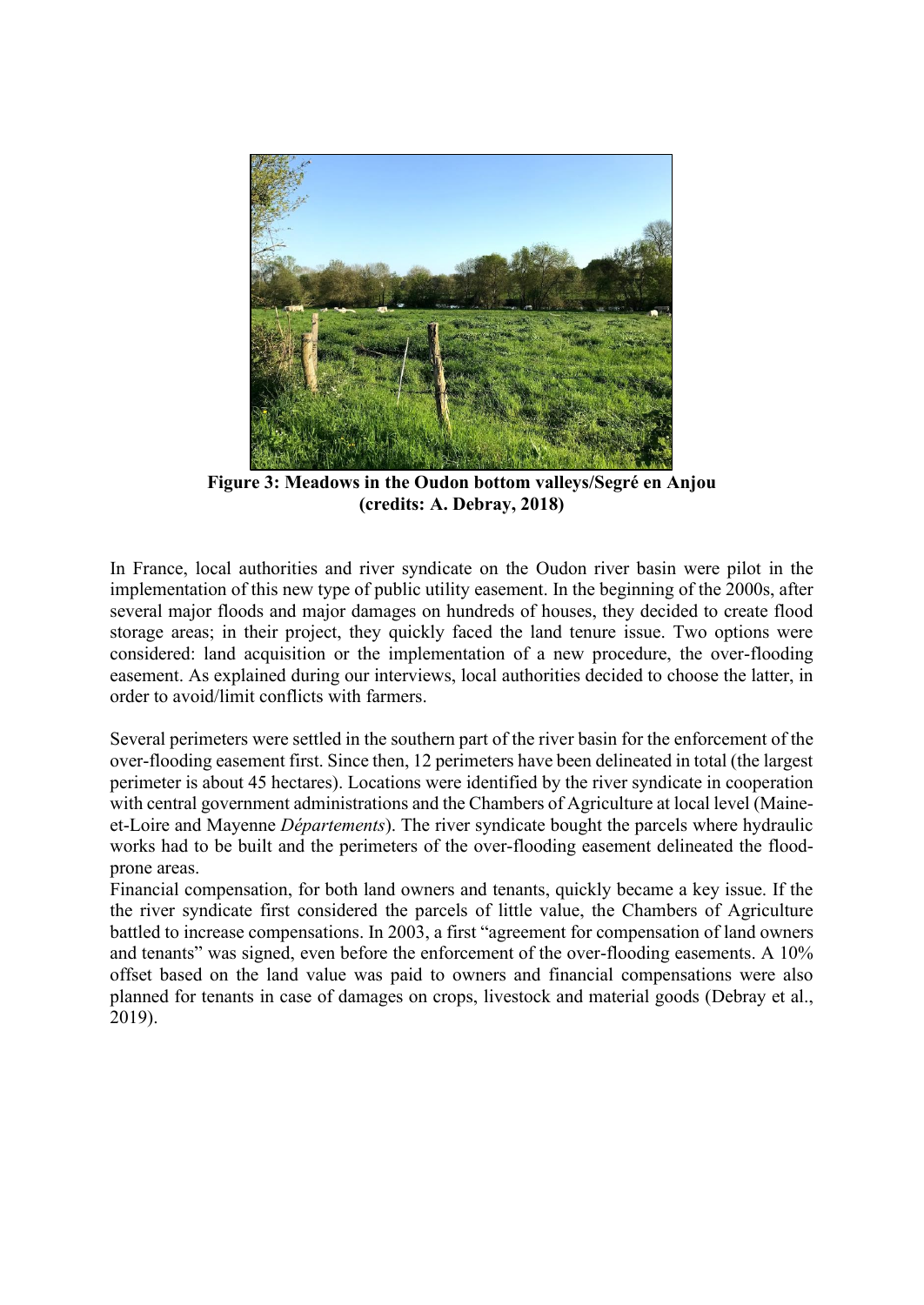It is important to point out that local farmers also had the opportunity to participate in the negotiation process. Since then, the Oudon river syndicate forecasts about 20 000 euros every year to compensate farmers.

The Oudon river syndicate had to face several difficulties and oppositions, even though the Chambers of Agriculture were partners and involved in the choice and design of this strategy; some perimeters were abandoned because of local oppositions. The farmers, fearing the economic and sanitary impacts of repeated floodings, as well as the constraints on land farming, regularly contested the projects during public meetings or meetings with the syndicate. If the Oudon river basin was an early and pilot project, some authors describe similar issues on other French river basins. On the Brévenne and Turdine river basin, Riegel (2018) describes very finely how compensations have been negotiated and calculated in agreement between the river syndicate holding the project for the local authorities and professional organizations defending the farmers' interests. In particular, she explains that indemnities have been calculated differently for each farmer, taking into account the specific situation of each of them.

#### **5. DISCUSSION**

To conclude, the over-flooding public utility easement has progressively become an important legal instrument for French local authorities in the implementation of their mitigation projects dealing with the flood hazard. In the years to come, the over-flooding of rural and agricultural land may become more common in France to better protect urban areas downstream. In this presentation, we pointed out the advantages and limits of this procedure, which remains quite new and still under experiment in many river basins. Local authorities tend to avoid land acquisition and choose this procedure, which has permanent legal consequences on land rights though. From our empirical investigation, it appears that local negotiations constitute a key step in its implementation and in the delimitation of perimeters. These steps cannot be avoided by the institutional authorities in charge of such projects. Unlike stated at the premises of the years 2010 by some authors, landowners and tenants are far from being passive in its proceedings and do not only bear the consequences of the easement (Moliner-Dubost, 2013). They are consulted during the public inquiry and most of all their involvement is crucial in the definition of the perimeter and conditions of implementation (compensations, constraints on land uses) of the easement. Empirical investigation shows that local authorities often prefer to abandon projects if they do not reach an agreement locally. Beyond the legal dimension of such procedure, institutional holders must legitimate the flooding of rural land in the benefits of cities and integrate the local socio-economic issues at stake.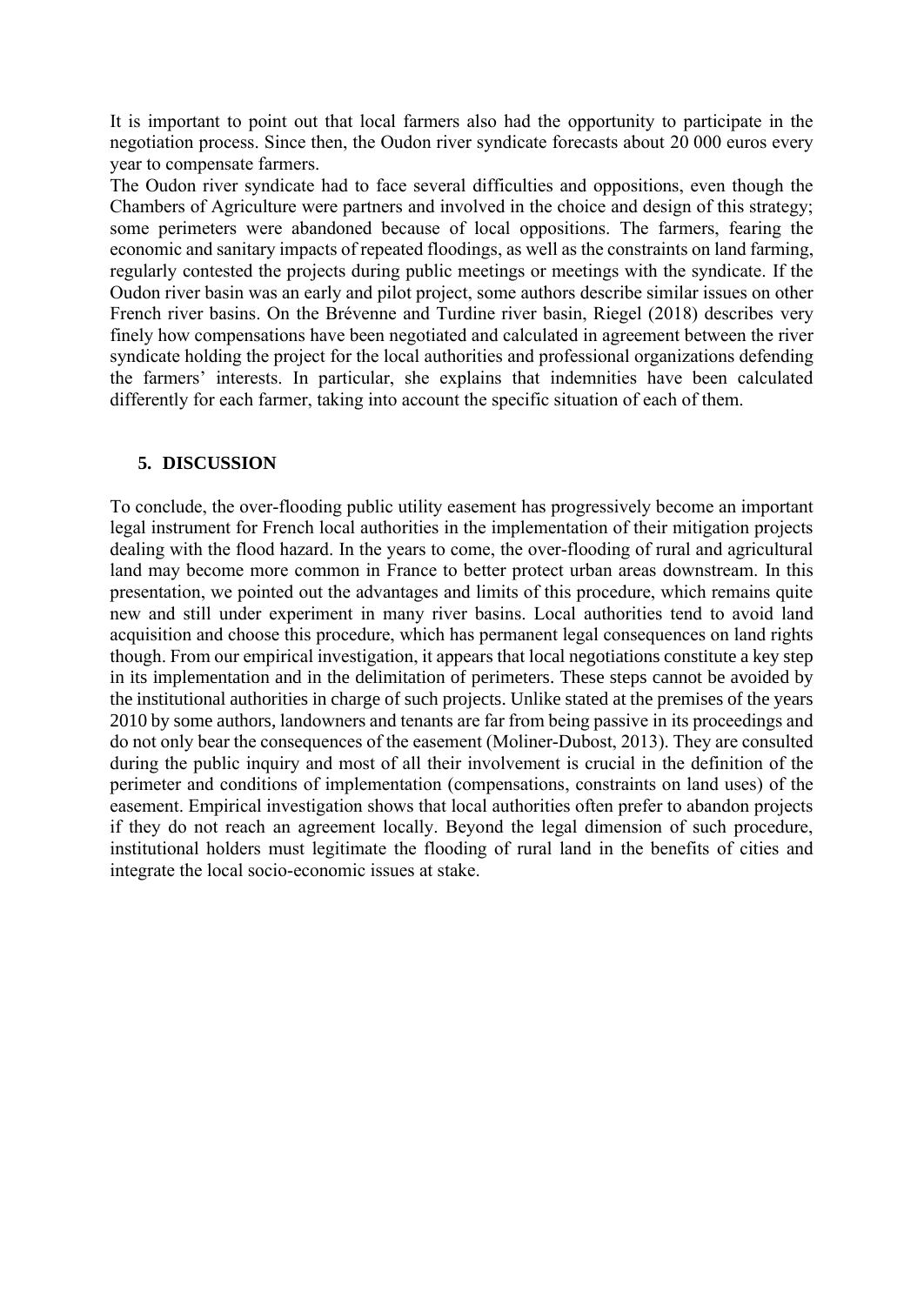#### **REFERENCES**

Bonnefond, M., Fournier, M., Servain, S., Gralepois, M., 2017, « La transaction foncière comme mode de régulation en matière de protection contre les inondations. Analyse à partir de deux zones d'expansions de crue : l'Île Saint Aubin (Angers) et le déversoir de la Bouillie (Blois) », *Revue Risques Urbains / Urban Risks*, Vol 17- 2, ISTE Editions.

Bonnefond M., Fournier M., 2013, « Maîtrise foncière dans les espaces ruraux. Un défi pour les projets de renaturation des cours d'eau », *Economie rurale*, n°334, p. 55-68.

Broussard, F., 2019, *Préservation et gestion de la multifonctionnalité dans les Zones d'Expansion de Crues : le cas du bassin de la Maine*, Mémoire de fin d'études, École Supérieure des Géomètres et Topographes (Le Mans).

Debray, A., Fournier, M., Bonnefond, M., 2019, "Quels outils pour concilier au mieux agriculture et gestion du risque d'inondation ? Mise en oeuvre et effets de la servitude de surinondation sur les pratiques agricoles dans les fonds de vallée", 13èmes Journées de la Recherche en Sciences Sociales, Société Française d'Economie Rurale, Bordeaux, 11-13 December 2019.

Fournier, M., 2019, "Flood Governance in France. From Hegemony to Diversity in the French Flood‐Risk Management Actors' Network", in Lajeunesse, I., Larrue, C., *Facing hydrometeorological extreme events: a governance issue*, Wiley.

Fournier, M., Larrue, C., Alexander, M., Hegger, D.L. T., Bakker, M.H.N., Pettersson, M., Crabbé, A., Mees, H., Chorynski, A., 2016, "Flood risk mitigation in Europe: how far away are we from the aspired forms of adaptive governance?", *Ecology and Society*, 21(4):49. <https://doi.org/10.5751/ES-08991-210449>

Hegger, D. L. T., Driessen, P.P.J., Wiering M., Van Rijswick H.F.M.W., Kundzewicz Z.W., Matczak P., Crabbé A., Raadgever G.T., Bakker M. H. N., Priest S. J., Larrue C., and Ek K, 2016, "Toward more flood resilience: is a diversification of Flood Risk Management strategies the way forward?" *Ecology and Society*, 21(4):52. https://doi.org/10.5751/ES-08854-210452

Larrue C., Bruzzone S., Lévy L., Gralepois M., Schellenberger T., Trémorin J-B., Fournier M., Manson C., Thuilier T., 2015, *Analysing and evaluating flood risk governance in France. From state policy to local strategies*, STAR-FLOOD (FP7/2007-2013).

Ministère de l'Agriculture et de l'Alimentation/Ministère de la Transition Ecologique et Solidaire, 2018, *Prise en compte de l'activité agricole et des espaces naturels dans le cadre de*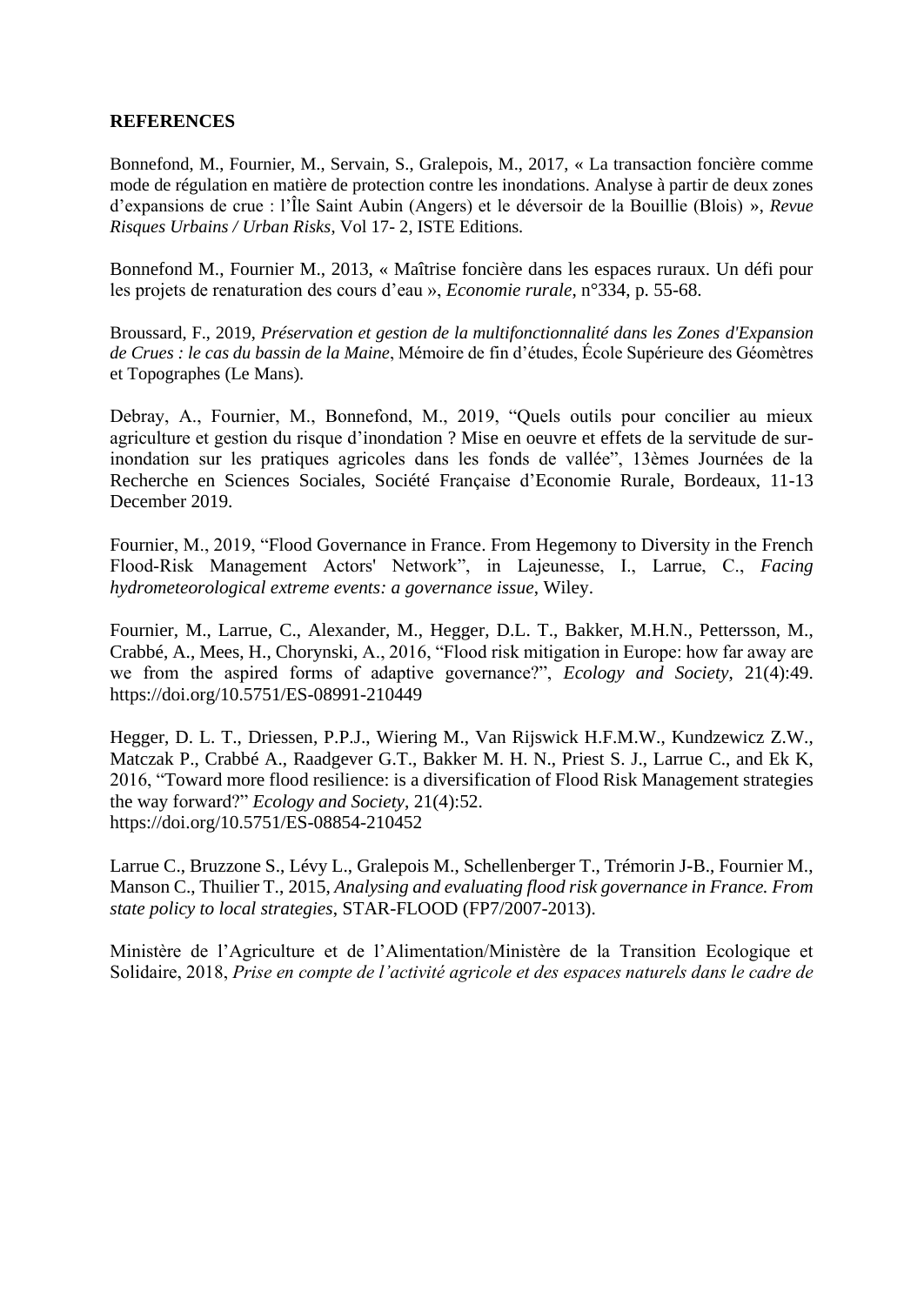*la gestion des risques d'inondation: guide destine aux acteurs locaux. Volet activité agricole – version 2*, 124p.

Moliner-Dubost, M., 2013, "Le destinataire des politiques environnementales", *Revue Française de Droit Administratif*, p. 505 et s.

Morris, J., Hess, T.M., Posthumus, H., *Agriculture's role in flood adaptation and mitigation – policy issues and approaches, Sustainable Management of Water Resources in Agriculture*, OECD, Paris.

Morris, J., Beedell, J., Hess, T.M., 2016, "Mobilising flood risk management services from rural land: principles and practice", *Journal of Flood Risk Management*, volume 9, p. 50-68.

Moss, T. Monstadt, J., 2008, *Restoring Floodplains in Europe: Policy contexts and project experiences,* IWA Publishing.

Riegel, J., 2018, « Le dialogue territorial au risque de l'écologie? Traces et effets d'une concertation entre aménagements hydrauliques et restauration écologique », *Participations*, *N° 20*, 1, p. 173- 198.

Struillou, J.-F., 2012, "Droit de preemption et prevention des risques", *Actualité Juridique Droit Administratif*, p. 1329 et s.

Warner, J., Edelenbos, J., Van Buuren, A., 2012, *Making space for the river: governance challenges. Making Space for the River. Governance Experiences with Multifunctional River Flood Management in the US and Europe*, IWA Publishing.

#### **BIOGRAPHICAL NOTES**

Dr **Marie Fournier** is Assistant Professor in Urban and Land Planning at the National Conservatory of Arts and Crafts (*Conservatoire National des Arts et Métiers- CNAM*). In 2010, her PhD focused on public participation in flood risk management policies. She is scientific coordinator of the FARMaine research project (financed by the research programme "On and For Regional Development" : www.psdr.fr). She is involved in research projects which analyse the implementation of river and wetland management policies in France. She has a specific focus on local governance and the involvement of private stakeholders in public policies. In her research, she is also interested in the design and implementation of public instruments, local arrangements and their consequences on land uses and land use rights.

Dr **Adèle Debray** holds a PhD in Urban and Land Planning (University of Tours, 2015). She was post-doc researcher in the FARMaine research project [\(www.psdr.fr\)](http://www.psdr.fr/). Her research focuses on environmental policies and more specifically nature conservation policies.